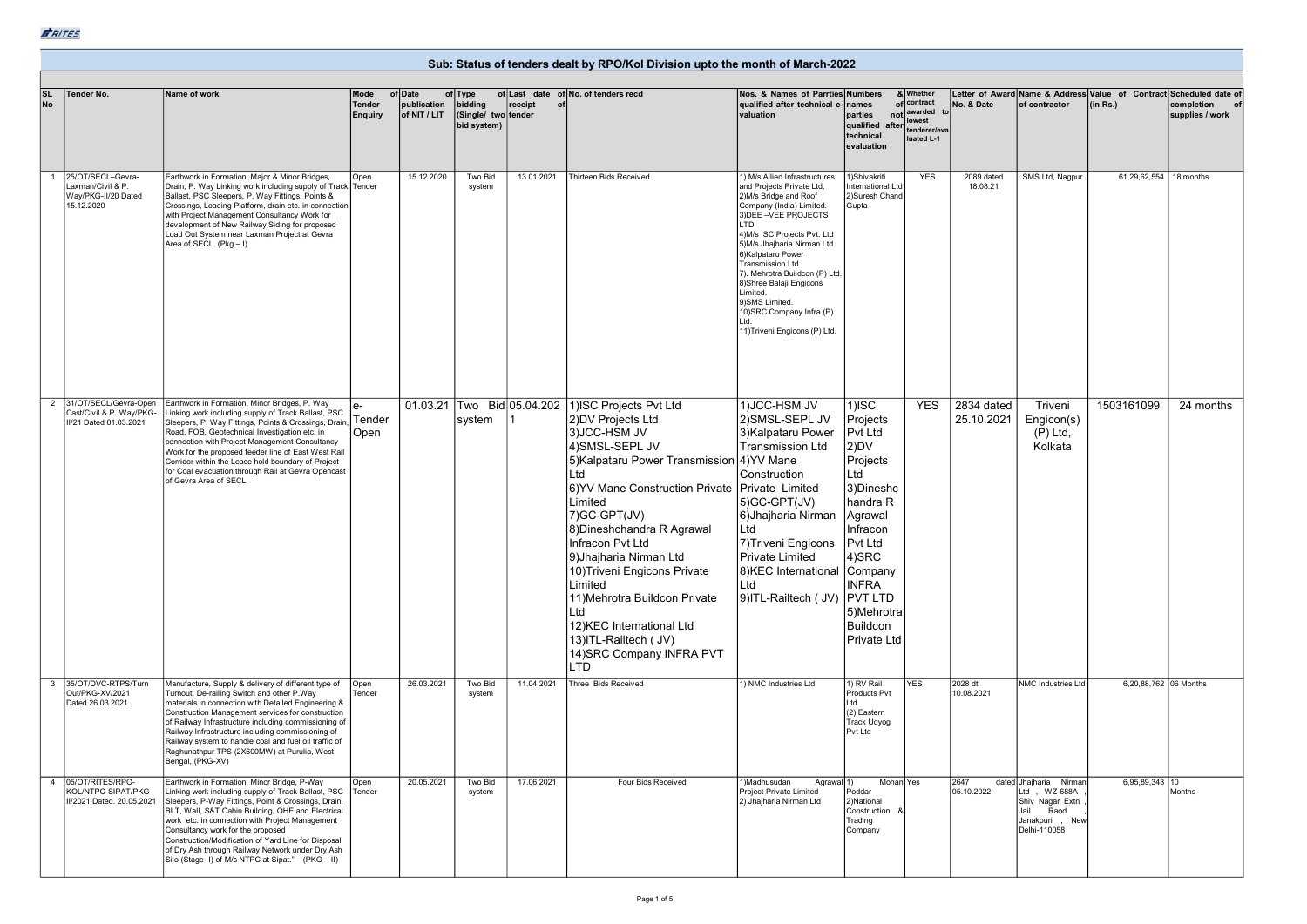| $\overline{\text{sL}}$<br>No | Tender No.                                                                       | Name of work                                                                                                                                                                                                                                                                                                                                                                                                                                                                        | Mode<br><b>Tender</b><br><b>Enquiry</b> | of Date<br>publication<br>of NIT / LIT | of Type<br>bidding<br>(Single/ two tender<br>bid system) | receipt<br>of  | of Last date of No. of tenders recd | Nos. & Names of Parrties Numbers<br>qualified after technical e-<br>valuation                                                                                                                                                                                                                   | names<br>parties<br>qualified after<br>technical<br>evaluation                                                                                                      | & Whether<br>of contract<br>not awarded<br>lowest<br>tenderer/eva<br>luated L-1                                                           | No. & Date              | of contractor                             | Letter of Award Name & Address Value of Contract Scheduled date of<br>(in Rs.) | completion<br>supplies / work              |
|------------------------------|----------------------------------------------------------------------------------|-------------------------------------------------------------------------------------------------------------------------------------------------------------------------------------------------------------------------------------------------------------------------------------------------------------------------------------------------------------------------------------------------------------------------------------------------------------------------------------|-----------------------------------------|----------------------------------------|----------------------------------------------------------|----------------|-------------------------------------|-------------------------------------------------------------------------------------------------------------------------------------------------------------------------------------------------------------------------------------------------------------------------------------------------|---------------------------------------------------------------------------------------------------------------------------------------------------------------------|-------------------------------------------------------------------------------------------------------------------------------------------|-------------------------|-------------------------------------------|--------------------------------------------------------------------------------|--------------------------------------------|
|                              | 5 08/OT/SECL-<br>CHAAL/Electrical/OHE-<br>General/2021 dated<br>19.07.2021       | Design, Drawing, Supply, Erection, Testing &<br>Commisining of 25KV OHE system with modification Tender<br>in connection wioth construction of connectivity with<br>prposed feeder line at Chaal Opencast Project,<br>Raigarh Area                                                                                                                                                                                                                                                  | Open                                    | 19.07.2021                             | Two Bid<br>system                                        | 02.08.2021     | Four Bids Received                  | 1) Electronic India<br>2) Jai Mangla Construction,                                                                                                                                                                                                                                              | 1) Baba Udyog<br>2)Kamy India                                                                                                                                       | Yes                                                                                                                                       | 3243<br>01.12.2021      | Mangla<br>dated 1) Jai<br>Construction,   |                                                                                | 3,97,07,223 24 M from the date<br>of start |
|                              | 6   13/OT/NFR/Lumding-<br>Badarpur/Geotech/2021<br>Dated 15.09.2021              | Geotechnical Investigation for construction of<br>foundation of OHE Masts at Bridge locations,<br>Bridges, Tower Wagon Shed, Quarters, Railway<br>office, and other Building works locations etc in<br>connection with Rly Electrification of Lumding-<br>Badarpur Single section under Lumding Division of<br>Northeast Frontier Railway (NFR), Assam, India                                                                                                                       | Open<br>Tender                          | 15.09.2021                             | Single<br>System                                         | Bid 27.09.2021 | Eight Bids Received                 | <b>NA</b>                                                                                                                                                                                                                                                                                       | <b>NA</b>                                                                                                                                                           | Yes                                                                                                                                       | 3716<br>26.11.2021      | dt U.C Consultancy,                       | 48,32,985 6 Months                                                             |                                            |
|                              | 14/OT/RITES/RPO-<br>KOL/RE Works-NFR-<br>BPB/OHE/2021 DATED<br>17.09.2021        | Design, Supply, Erection, Testing & Commissioning<br>of 25 KV, OHE works, Switching Posts (SP/SSP)<br>Works, SCADA(Supervisory Remote Control and<br>Data Acquisition) Works, Bridge Mast Foundation<br>Works/Holding Arrangements of Masts on Bridges &<br>raction Substations works and other allied works on<br>existing track of Single Line Section of Lumding-<br>Badarpur Section Of Lumding Division of under<br>Northeast Frontier Railway (NFR), Assam, India             | Open<br>Tender                          | 17.09.2021                             | Two Bid<br>system                                        | 19.10.2021     | Seven Bids Received                 | <b>BCPL</b><br>Railway None<br>1)1)<br>nfrastructure Ltd<br>2) Chimechel -SA (JV)<br>3) KEC International Ltd<br>4) Jackson-SKS (Infra JV)<br>Salasar<br>Techno<br><b>Enginerering Ltd</b><br>Kalpataru<br>Power<br>Transmision Ltd<br>7) JV of RS Infra Projects-<br>Sikka Engineering Company |                                                                                                                                                                     | <b>YES</b>                                                                                                                                | 925 dated<br>29.03.2022 | Salasar Techno<br><b>Enginerering Ltd</b> | 1,49,71,43,131.00 18 months                                                    |                                            |
|                              | Connectivity/ Electrical<br>OHE/2021 Dated<br>25.09.2021                         | 8   15/OT/SECL-KUSMUNDA   Design, Drawing, Supply, Erection, Testing &<br>Commissioning of 25 KV<br>OHE system with modification for Rail infrastructure<br>facilities for Kusmunda<br>Connectivity of SECL in connection with construction<br>of connectivity with proposed<br>feeder line of East West Rail Corridor within the<br>lease hold boundary of project for coal<br>evacuation through rail at Kusmunda Opencast of<br>Kusmunda Area, Dist. Korba                       | Open<br>Tender                          | 25.09.2021                             | Two Bid<br>svstem                                        | 21.10.2021     | Seven Bids Received                 |                                                                                                                                                                                                                                                                                                 |                                                                                                                                                                     | Tender<br>Discharged                                                                                                                      |                         |                                           |                                                                                |                                            |
| 9                            | 16/OT/RITES/NFR/LMG-<br>BPB/Civil-P-way-GE/2021<br>dt 25.09.2021                 | Construction of (12 nos Type -II, 9 nos Type-III and Open<br>4 nos Type-IV) Quarters, Railway office, Trip Shed,<br>OHE Depot, Tower Wagon Shed, P-way works and<br>other Building works, Road works & General<br>Electrical work including all other Civil & Electrical<br>ancillary works between LMG(Excl) and BPB in<br>connection with Rly Electrification of Lumding -<br>Badarpur Single section under Lumding Division of<br>Northeast Frontier Railway (NFR), Assam, India | Tender                                  | 25.09.2021                             | Two Bid<br>svstem                                        | 25.10.2021     | <b>Six Bids Received</b>            | 1) Girrijaji Stone Crushers<br>Pvt LTd<br>2) BN Infraprojects LLP<br>3) Mungamuru Sri Hari<br>4) Tribeni Constructions Ltd<br>5) Sri Mangalam Buildcon<br>6) Narindas Construction Pvt<br>l td                                                                                                  | 1) Girrijaji Stone 1) Tribeni<br>Crushers Pvt<br>LTd<br>$2)$ BN<br>Infraprojects<br>LP.<br>3) Sri<br>Mangalam<br>Buildcon<br>6) Narindas<br>Construction<br>Pvt Ltd | Constructio<br>ns Ltd<br>2) Girrijaji<br>Stone<br>Crushers<br>Pvt LTd<br>Mungamuru<br>Sri Hari                                            |                         |                                           |                                                                                |                                            |
|                              | 10 18/OT/RITES/RPO-<br>KOL/LUMDING -<br>BADARPUR/RE/S&T/2021<br>Dated 30.09.2021 | Supply, Installation, Wiring, Testing and<br>Commissioning with Multiple<br>Aspect Colour Light Signalling of 22 stations<br>(P.I./E.I./R.R.I. Works) and other ancilliary<br>works in connection with Lumding-Badarpur Railway<br>Electrification work in Lumding<br>Division of N.F. Railway                                                                                                                                                                                      | Open<br>Tender                          | 30.09.2021                             | Two Bid<br>svstem                                        | 26.10.2021     | Four Bids Received                  | 1) Techno- Compact Builders 1) Techno-<br>2) ETOE Transportaion<br>Infrastructure Pvt Ltd<br>3) Texmaco Rail &<br>engineering Ltd<br>4) DKC Projects Pvt Ltd                                                                                                                                    | Compact<br>Builders                                                                                                                                                 | 1) ETOE<br>Transportai<br>on<br>Infrastructur<br>e Pvt Ltd<br>2) Texmaco<br>Rail &<br>engineering<br>Ltd<br>3) DKC<br>Projects Pvt<br>Ltd |                         |                                           |                                                                                |                                            |
|                              | 11 19/ OT/DVC-Mejia/Br no.<br>06.10.2021                                         | Demolition of existing ROB BR no.<br>9R-dismantling/2021 Dated 9R including abutments at Km 3/466 from Raniganj<br>(span -12.2 RCC<br>slab) in the DVC Mejia Siding with the help of<br>diamond cutting<br>technology and removal/disposal of all debris<br>complete job                                                                                                                                                                                                            | Open<br>Tender                          | 06.10.2021                             | Single Bid<br>System                                     | 18.10.2021     | Three Bids Received                 | <b>NA</b>                                                                                                                                                                                                                                                                                       | <b>NA</b>                                                                                                                                                           | Tender<br>Discharged                                                                                                                      |                         |                                           |                                                                                |                                            |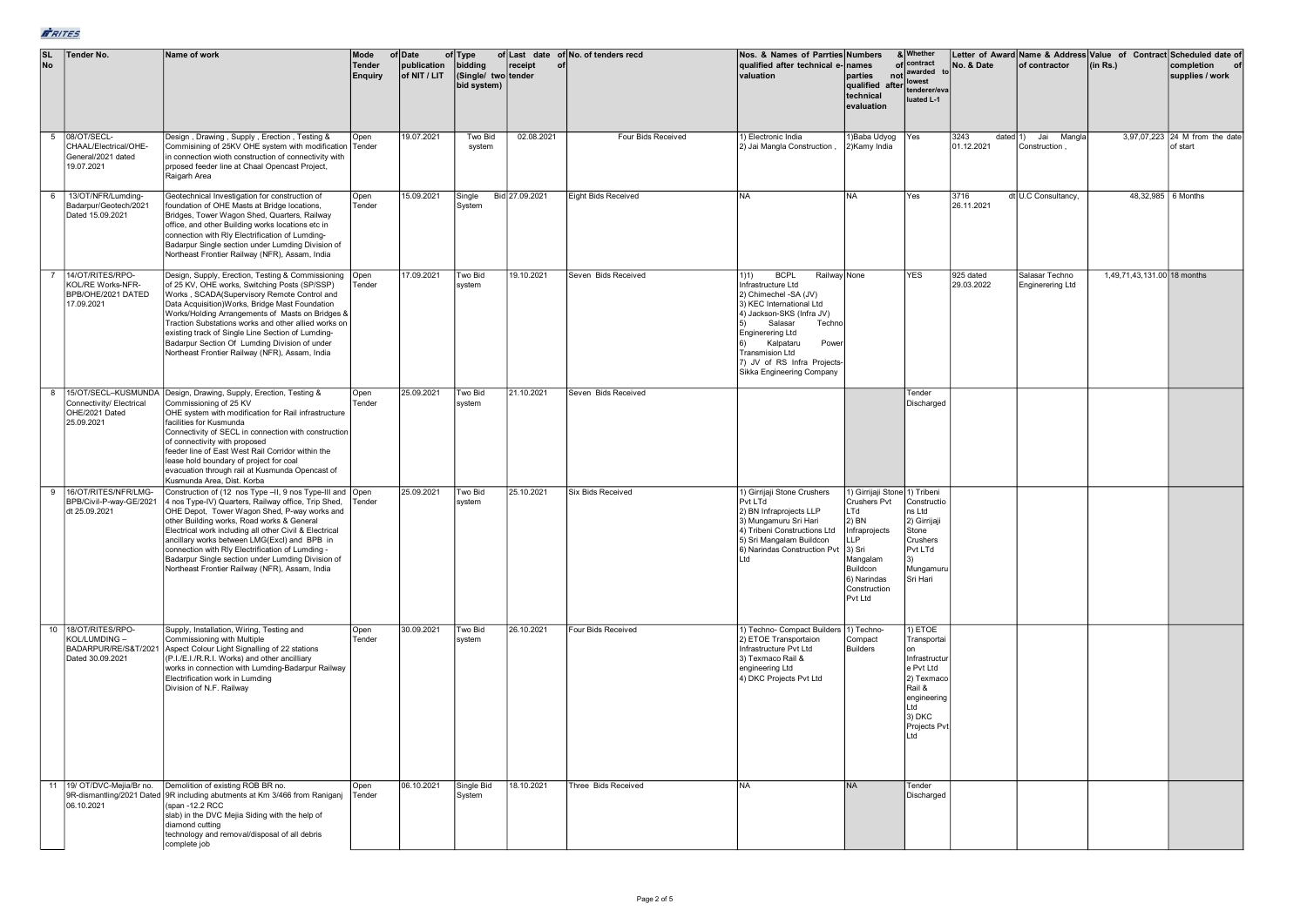| <b>SL</b><br>No | Tender No.                                                                                 | Name of work                                                                                                                                                                                                                                                                                                                                                                                                                                                                                                                                                                                                                                                                                     | Mode<br><b>Tender</b><br><b>Enquiry</b> | of Date<br>publication<br>of NIT / LIT | of Type<br>bidding<br>(Single/ two tender<br>bid system) | receipt<br>of  | of Last date of No. of tenders recd                                                                                                                                                                                                                                                                  | Nos. & Names of Parrties Numbers<br>qualified after technical e-names<br>valuation                                                                                                                                                                                                                                                                                                                                   | parties<br>qualified after<br>technical<br>evaluation                                                                                                                                            | & Whether<br>of contract<br>not awarded to<br>lowest<br>tenderer/eva<br>luated L-1 | No. & Date                     | of contractor                                                                                                    | Letter of Award Name & Address Value of Contract Scheduled date of<br>(in Rs.) | completion<br>supplies / work                      |
|-----------------|--------------------------------------------------------------------------------------------|--------------------------------------------------------------------------------------------------------------------------------------------------------------------------------------------------------------------------------------------------------------------------------------------------------------------------------------------------------------------------------------------------------------------------------------------------------------------------------------------------------------------------------------------------------------------------------------------------------------------------------------------------------------------------------------------------|-----------------------------------------|----------------------------------------|----------------------------------------------------------|----------------|------------------------------------------------------------------------------------------------------------------------------------------------------------------------------------------------------------------------------------------------------------------------------------------------------|----------------------------------------------------------------------------------------------------------------------------------------------------------------------------------------------------------------------------------------------------------------------------------------------------------------------------------------------------------------------------------------------------------------------|--------------------------------------------------------------------------------------------------------------------------------------------------------------------------------------------------|------------------------------------------------------------------------------------|--------------------------------|------------------------------------------------------------------------------------------------------------------|--------------------------------------------------------------------------------|----------------------------------------------------|
|                 | P. Way/PKG-III/21, Dated. including supply of Track<br>11.10.2021                          | 12 .21/OT/SECL-Dipka/Civil & Earthwork in Formation, P. Way Linking work<br>Ballast, P. Way Fittings, Points & Crossings,<br>Construction of C.C. Drain, C.C. Pathway<br>etc. in connection with Project Management<br>Consultancy (PMC) for the work of<br>"Construction of New Railway Siding at Dipka Area<br>of SECL, Dist. Korba,<br>Chhattisgarh(Package-III)                                                                                                                                                                                                                                                                                                                              | eTender-<br>Open                        | 11.10.2021                             | Two<br>system                                            | Bid 02.11.2021 | Seventeen Bids Received                                                                                                                                                                                                                                                                              | 1) SC Agarwal<br>2) Meherotra Buildcon Pvt<br>3) Jhanjharia Nirman Ltd<br>4) Shree Balaji Engicon(s) Ltd Gupta<br>5) Triveni Engicon(s) (P) Ltd 3) PMP Infratech<br>6) BKD Infrastructure Pvt. Ltd. Pvt. Ltd.<br>7)JPW<br>INFRATECH 4) NMC<br>PRIVATE LIMITED.<br>8) NOVEL ENGINEERING PVT. LTD.<br>AND TECHNICAL WORK 5)K AND<br>PVT. LTD<br>9)S P GOEL.<br>10) Gujrat Infracon.<br>11) SUMCON<br>INFRAVENTURES LLP | $1)$ M/s. G.<br>Malhotra<br>2)Suresh Chand<br><b>INDUSTRIES</b><br><b>MINERALS</b><br>PVT. LTD.,<br>6) SHANTIENG<br><b>GICON</b><br>PRIVATE<br>LIMITED<br>7)MC<br><b>INDUSTRIES</b><br>PVT. LTD, | S.Yes                                                                              | 597<br>28.02.2022              | Infracon.<br>dated Gujrat<br>Bilaspur                                                                            |                                                                                | 22,82,67,024 12 Months from the<br>date of start   |
|                 | 13 22/OT/SECL-Gevra-<br>Laxman LOS/ OHE &<br>General Electrical/2021,<br>Dated. 21.10.2021 | Design, Drawing, Supply, Erection, Testing &<br>Commissioning of 25 KV OHE system with<br>modification and Extension/Augmentation of<br>Switching Post (SSP) with various Electrical General<br>Services works including Internal Electrification, High<br>mast Illumination including other allied works etc., in<br>connection with development of New Railway Siding<br>for proposed Load Out System near Laxman Project<br>at Gevra Area, Chattisgarh of South Eastern<br>Coalfileds Limited (SECL)                                                                                                                                                                                          | Open<br>Tender                          | 16.11.2021                             | Two<br>system                                            | Bid 07.12.2021 | Nine Bids Received                                                                                                                                                                                                                                                                                   | 1) M/s Kamy India<br>M/s Anand Transformers<br>Pvt Ltd<br>3) Electronic India<br>4) Spark Electricals & Projects Pvt Ltd<br>Private Limited<br>5)M/s Jagdamba Engineers & Construction<br>Builderss<br>6) M/s Texmaco Rail<br><b>Engineering Limited</b><br>7) M/s. Agrawal Power Pvt<br>ht I<br>8)M/s. SRC COMPANY<br>INFRA PVT. LTD<br>9M/s. SHANKAR AGARWAL<br>10) M/s. S K ELECTRICALS                           | 1) M/S REW<br>Constructions<br>2)Jai<br>Mangla                                                                                                                                                   | <b>YES</b>                                                                         | 719<br>dated M/s<br>09.03.2022 | Jagdamba<br>Engineers<br><b>Builders</b><br>Ward<br>$No-1$<br>Utarada<br>Bass<br>Moondsar, Bikaner<br>Pin-334202 | 14.76.64.035                                                                   | 12 Months from the<br>late of start                |
|                 | Dated 02.11.2021                                                                           | 14 23/LT/RITES/Security/2021 Providing Manpower for the Services for Security<br>Personnel at RITES Project Office & RITES HW<br>office Kolkata, through DGR empanelled agency                                                                                                                                                                                                                                                                                                                                                                                                                                                                                                                   | Limited<br>Tender                       | 02.11.2021                             | Single Bid<br>System                                     | 13.11.20211    | Three Bids Received                                                                                                                                                                                                                                                                                  | <b>NA</b>                                                                                                                                                                                                                                                                                                                                                                                                            | <b>NA</b>                                                                                                                                                                                        | <b>YES</b>                                                                         | 3272 dated<br>06.12.2021       | Saibal<br>Roychowdury<br>Security Agency<br>Kolkta                                                               |                                                                                | 24 Months                                          |
|                 | 15 24/OT/SECL-Gevra<br>Opencast/OHE-Elect.<br>General Services/2021<br>Dated. 16.11.2021   | Design, Drawing, Supply, Erection, Testing &<br>Commissioning of 25 KV OHE<br>system with New/Extension/Augmentation of<br>SSP/SP at Junadih Yard(2 Nos) with various<br>Electrical General Services Works of Station<br>Electrification & Platform Illumination and Provision<br>of a 33/0.4 kV (2x630 Kva Transformer) Sub Station<br>for Rail infrastructure facilities for<br>Augmentation of Junadih Connectivity in connection<br>with Project Management Consultancy Work<br>for the proposed feeder line of East West Rail<br>Corridor within the Lease hold boundary of Project<br>for Coal evacuation through Rail at Gevra Opencast<br>of Gevra Area of SECL at Korba,<br>Chattisgarh | eTender-<br>Open                        | 16.11.2021                             | Two<br>system                                            | Bid 07.12.2021 | 1) M/s. Core Energy Pvt Ltd<br>2) M/s. ELECTRONIC INDIA<br>3)M/s. Jai Mangla Construction<br>4)M/s. Kamy India<br>5) Laser Power and Infra Private Limited<br>6)Texmaco Rail and Engineering Limited<br>7) Agarwal Power Pvt Ltd<br>8) M/s. SHANKAR AGARWAL<br>9)Theji Constructions Private Limited | 1) Texmaco<br>Rail<br><b>Engineering Limited</b><br>2) Agarwal Power Pyt Ltd<br>3) M/s. SHANKAR AGARWAL ELECTRONIC<br>4) Theji Constructions Private INDIA<br>Limited                                                                                                                                                                                                                                                | and $1)$ M/s.<br>Energy Pvt Ltd<br>$2)$ M/s.<br>$3$ ) $M/s$ .<br>.la<br>Mangla<br>Construction<br>$4)$ M/s.<br>Kamy<br>India<br>5)Laser<br>Power<br>and<br>Infra<br>Private Limited              | Core Yes                                                                           | 544<br>25.02.2022              | dated Theji Constructions<br>Private<br>Limited,<br>Tiruvalur                                                    |                                                                                | 21,82,63,408   12 Months from the<br>date of start |
|                 | 16 25/OT/R/SECL -<br>Dipka/PSC Sleepers/PKG-<br>II/2021. Dated 01.12.2021                  | Manufacture, Supply, Delivery and Stacking at site Open<br>of different type of BG PSC sleepers as per RDSO<br>Drawings & Specifications in connection with<br>Detailed Engineering (DE) & Project Management<br>Consultancy (PMC) for the work of "Construction of<br>New Railway Siding at Dipka Area, SECL, Dist.<br>Korba, Chhattisgarh                                                                                                                                                                                                                                                                                                                                                      | Tender                                  | 01.12.2021                             | <b>Two Bid</b><br>System                                 | 22.12.2021     | Five Bids Received                                                                                                                                                                                                                                                                                   | 1) Muva Industries Ltd<br>: )PCM Cement Concrete Ltd Sleepers Pvt<br>3) Vishal Nirmiti Pvt Ltd                                                                                                                                                                                                                                                                                                                       | 1) Univas<br>Concrete<br>Ltd<br>2)Sumcon<br>Engineers LLP                                                                                                                                        | <b>YES</b>                                                                         | 730 dated<br>10.03.2022        | Muva Industries<br>Private Limited                                                                               |                                                                                | 7.21.09.573 04 Months from the<br>date of start    |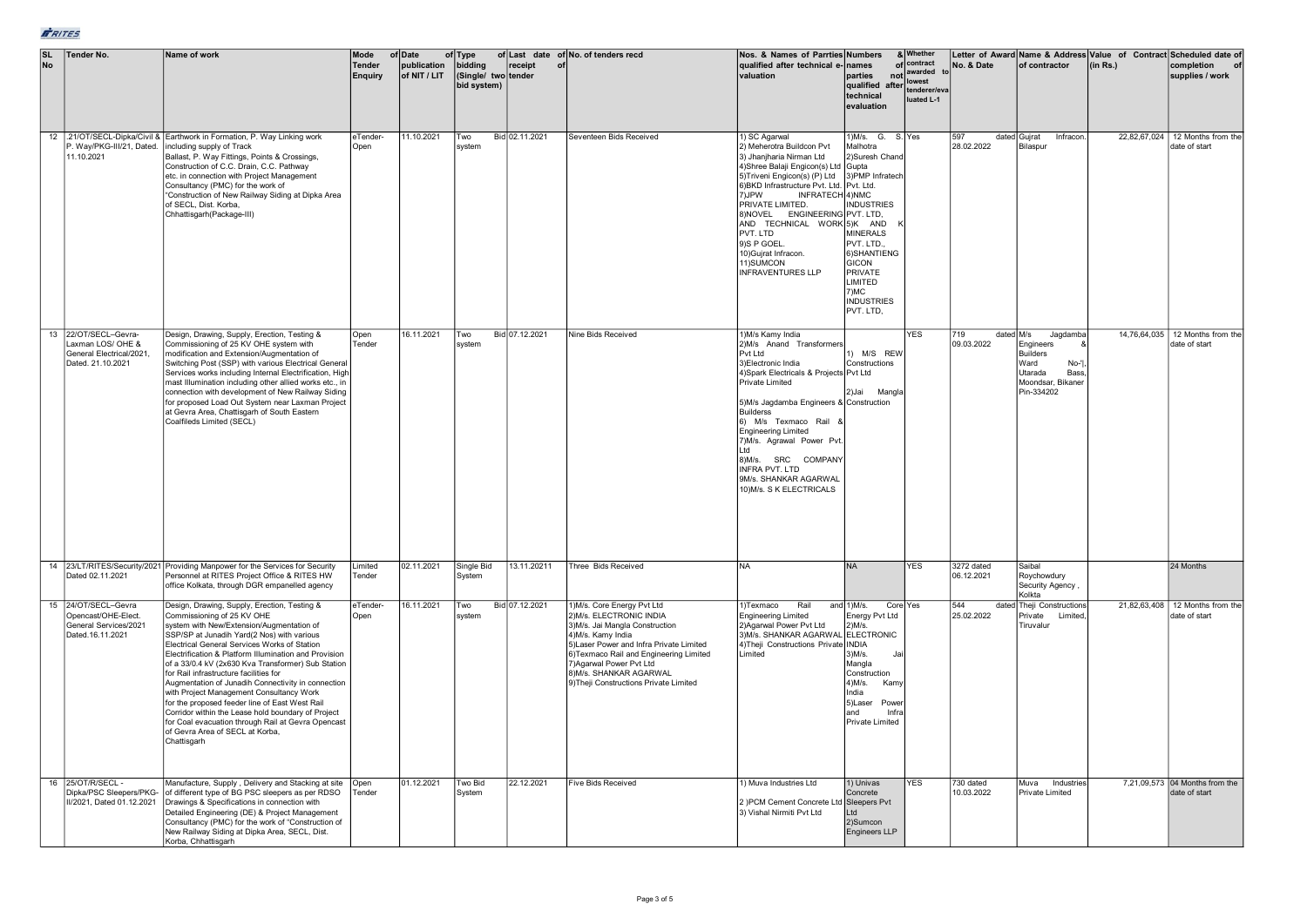| SL | <b>No</b> | <b>Tender No.</b>                                                           | Name of work                                                                                                                                                                                                                                                                                                                                                                                                                                                           | Mode<br><b>Tender</b><br>Enguiry | of Date<br>publication<br>of NIT / LIT | of Type<br>bidding<br>(Single/ two tender<br>bid system) | receipt<br>of | of Last date of No. of tenders recd | Nos. & Names of Parrties Numbers<br>qualified after technical e-names<br>valuation                                                                                                                 | parties<br>qualified after lowest<br>technical<br>evaluation                  | & Whether<br>of contract<br>not awarded<br>tenderer/eva<br>luated L-1 | No. & Date              | of contractor                                                                                                                                                                                                 | Letter of Award Name & Address Value of Contract Scheduled date of<br>(in Rs.) | completion<br>of<br>supplies / work                |
|----|-----------|-----------------------------------------------------------------------------|------------------------------------------------------------------------------------------------------------------------------------------------------------------------------------------------------------------------------------------------------------------------------------------------------------------------------------------------------------------------------------------------------------------------------------------------------------------------|----------------------------------|----------------------------------------|----------------------------------------------------------|---------------|-------------------------------------|----------------------------------------------------------------------------------------------------------------------------------------------------------------------------------------------------|-------------------------------------------------------------------------------|-----------------------------------------------------------------------|-------------------------|---------------------------------------------------------------------------------------------------------------------------------------------------------------------------------------------------------------|--------------------------------------------------------------------------------|----------------------------------------------------|
|    | 17        | 26/OT/SECL/GEVRA-<br>g-III/2021 dt 08.12.2021                               | Construction of S&T Building, El Hut Building for<br>LAXMANLOS/S&T/Bldg/Pk S&T work and others TMS crew Rest Buildings at<br>various location within 5.0 Km Railway Siding Area<br>In connection with Development of New Railway<br>Siding for proposed Load Out system near Laxman<br>Project at Gevra Area, Dist-Korba, CG                                                                                                                                           | Open<br>Tender                   | 08.12.2021                             | Two Bid<br>System                                        | 27.12.2021    | Five Bids received                  | (1) Civcon Construction<br>Private Limited<br>(2) Madhusudan Agrawal<br>Project Private Limited<br>(3) Metcon India Realty and<br>Infrastructure Pvt Ltd<br>(4) JP Construction Co                 | 1) Himcon<br>Estate and<br>Developers Pvt<br>Ltd                              | <b>YES</b>                                                            | 811 dated<br>15.03.2022 | M/s Madhusudan<br>Agrawal<br>Project<br>Private Limited C/o<br>Madhusudan<br>Agrawal, Plot No-<br>10/11,16/17,<br>Ground Floor Near<br>Samudaik Bhavan<br>Narmada Nagar<br>Bilaspur<br>Chattisgarh-<br>495001 |                                                                                | 2.82.43.600.00 06 Months from the<br>date of start |
|    |           | A Connectivity/ Electrical<br>OHE/2021 Dated<br>10.12.2021                  | 18 27/OT/R/SECL-KUSMUND Design, Drawing, Supply, Erection, Testing &<br>Commissioning of 25 KV OHE system with<br>modification for Rail infrastructure facilities for<br>Kusmunda Connectivity of SECL in connection with<br>construction of connectivity with proposed feeder line<br>of East West Rail Corridor within the lease hold<br>boundary of project for coal evacuation through rail<br>at Kusmunda Opencast of Kusmunda Area, Dist.<br>Korba, Chattishgarh | Open<br>Tender                   | 10.12.2021                             | Two Bid<br>System                                        | 27.12.2021    | Eight Bids Received                 | 1)1. Theji Constructions<br>Private Limited<br>2) Maruti Enterprises<br>3). Texmaco Rail and<br><b>Engineering Limited</b><br>4) Cabcon India Ltd<br>5) M/S S K ELECTRICALS<br>6) ELECTRONIC INDIA | 1) Giri<br>Enterprises<br>2) Teerupati<br>Corporation<br>India Raipur         | <b>YES</b>                                                            | 738 dated<br>11.03.2022 | M/s SK Electricals<br><b>Bve Pass Road</b><br>Near Income Tax<br>Office,<br>Oaltongunj,<br>Palamau<br>Pin-822101                                                                                              |                                                                                | 3.81.11.191.00 12 Months from the<br>date of start |
|    |           | 19 28/OT/SECL-Gevra-<br>OCP/S&T Bldg/PKG-<br>II/2021, Dated.<br>14.12.2021. | Construction of S&T Building, El Hut, TMS & Crew<br>rest rooms etc including electrification and yard<br>illumination at various locations within 6.0 km<br>Railway Siding Area in connection with development<br>of New Railway Siding for proposed feeder line of<br>East West Rail Corridor within the lease hold<br>boundary of Project for coal evacuation through Rail<br>at Gevra open cast of SECL Gevra Area, Dist. Korba<br>(C.G.) (Package-III)             | Open<br>Tender                   | 14.12.2021.                            | Two Bid<br>System                                        | 30.12.2021    | Seven Bids Received                 | 1) Krishna Enterprises<br>2) Madhusudhan Agarwal<br>Projects Pvt Ltd<br>3) Metcon India Realty and<br>Infrastructure Pvt Ltd<br>4) SK Electricals<br>5) JP Construction Co                         | 1)Himcon Estae YES<br>and Developers<br>Pvt Ltd<br>2)Shree OM<br>Construction |                                                                       | 812 dated<br>15.03.2022 | M/s SK Electricals<br><b>Bye Pass Road</b><br>Near Income Tax<br>Office,<br>Oaltongunj,<br>Palamau<br>Pin-822101                                                                                              |                                                                                | 4,30,55,639.00 6 Months from the<br>date of start  |
|    |           | 9R/Dismantling/<br>2021 Dated 30.12.2021                                    | 20 29/OT/R/DVC-Mejia/Br no. Demolition of existing ROB BR no.<br>9R including abutments at Km 3/466 from Raniganj<br>(span -12.2 RCC<br>slab) in the DVC Mejia Siding with the help of<br>diamond cutting<br>technology and removal/disposal of all debris<br>complete job                                                                                                                                                                                             | Open<br>Tender                   | 30.12.2021                             | Single Bid<br>System                                     | 12.01.2022    | Four Bids Received                  |                                                                                                                                                                                                    |                                                                               |                                                                       |                         |                                                                                                                                                                                                               |                                                                                |                                                    |